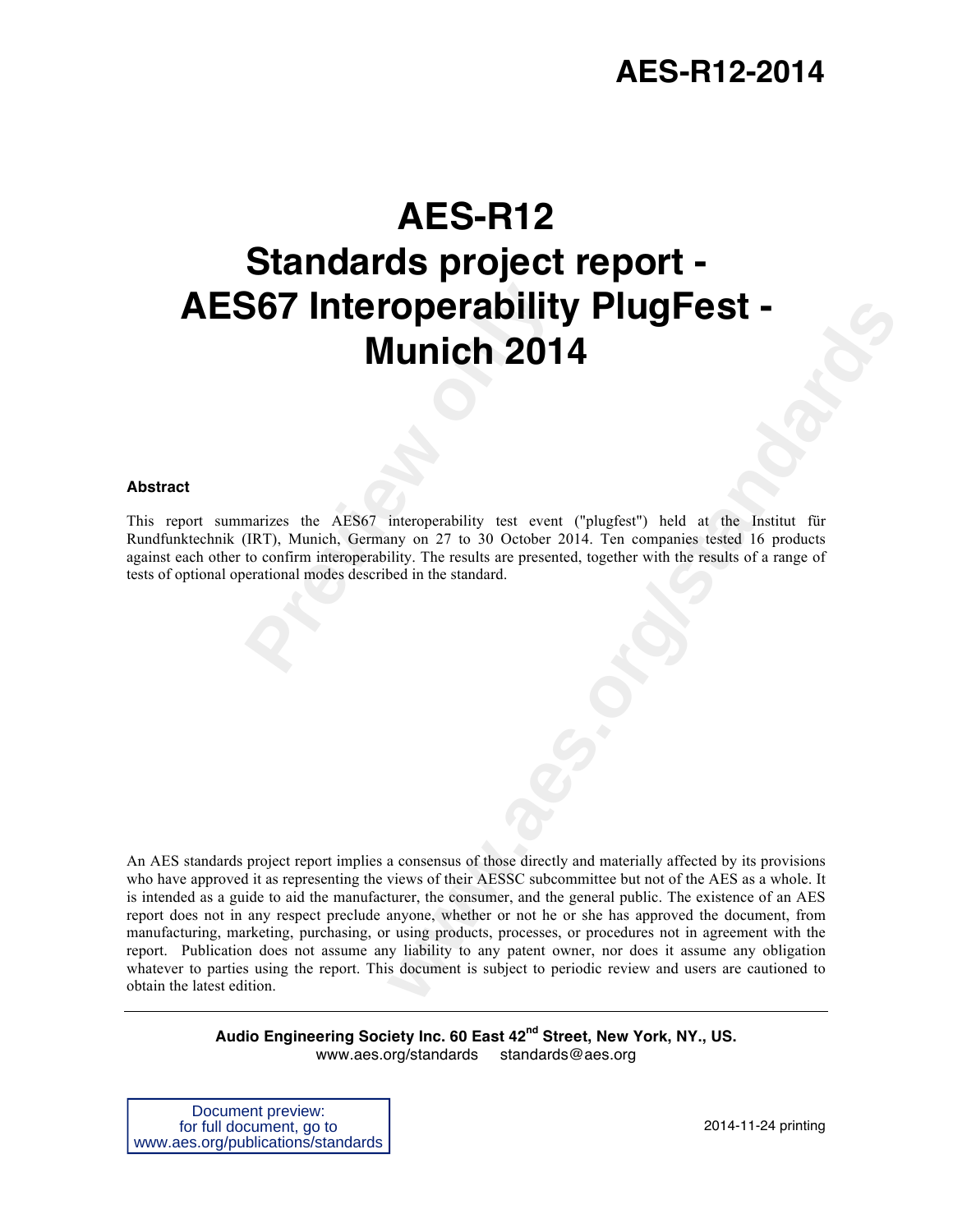# $-2-$

# **Contents**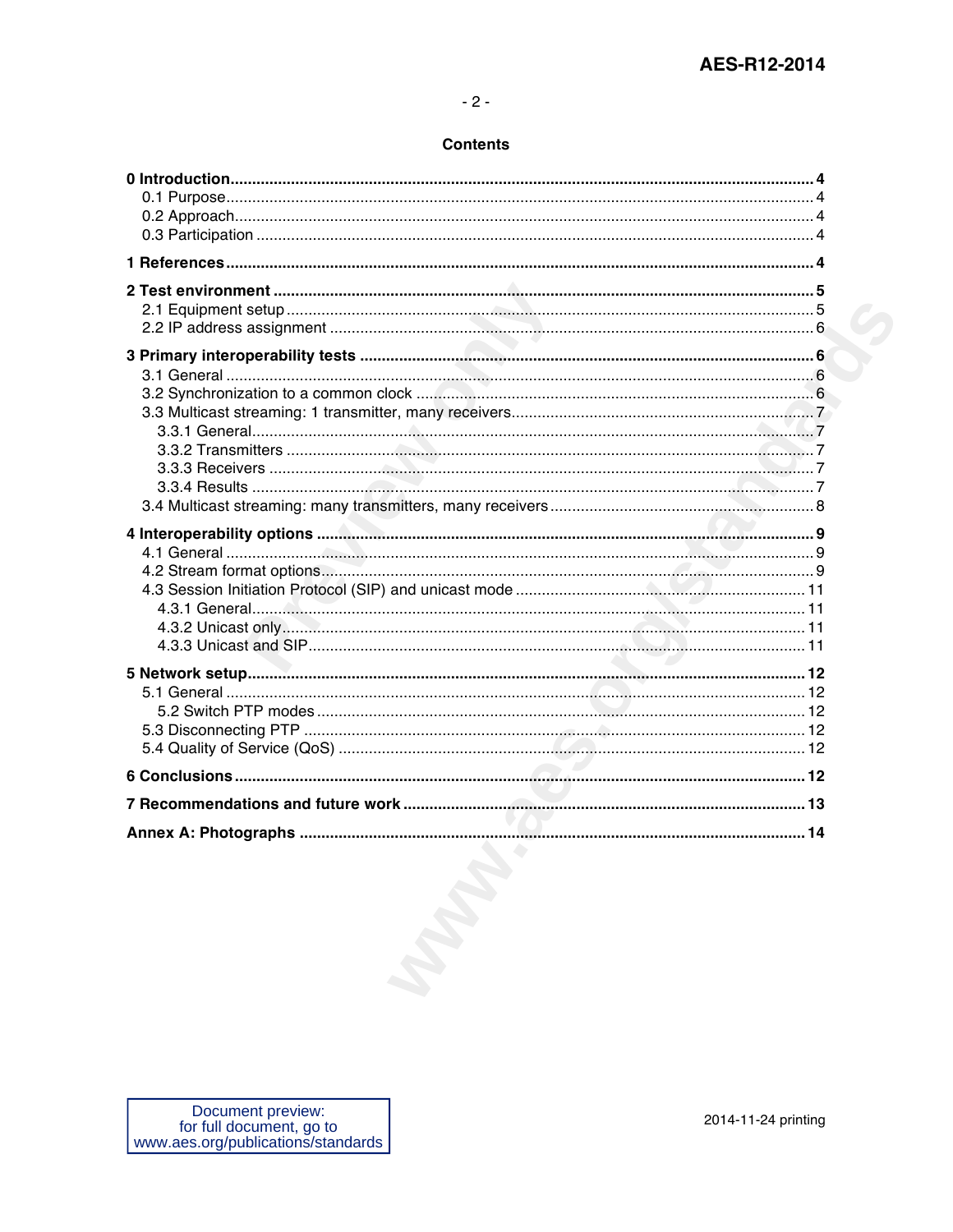# - 3 -

# **Foreword**

The inter-operability tests described here were discussed and formulated by AES standards task group SC-02-12-M under the leadership of Kevin Gross.

The members of the task group that produced these results are: Loic Andrieu, Roberto Barbieri, Stephan Flock, Johannes Freyberger, Kevin Gross, Eric Heurtel, Andreas Hildebrand, Frank Hoyer, Henry Jesuiter, Gilbert Passador, Vincenz Riffeser, Matthias Schuchert, Nicolas Sturmel, Maciej Szlapka, Bertrand van Kempen, and Mark Yonge.

express our appreciation to Sonja Langhans of the loolleagues Franz Baumann and Andreas Metz whose Swedish Radio, and Peter Stevens of the BBC, all elp, especially in data analysis.<br>
Vorking Group on Audio Applications of **w** to Sonja Langhans of the IRT for valuable help with organising this<br>ama nd Andreas Metz who assisted the tests. Fredrik Bergholtz and<br>ter Stevens of the BBC, all contributing on behalf of the EBU, also<br>analysis.<br>**o** Ap We would like to express our appreciation to Sonja Langhans of the IRT for valuable help with organising this event, and to her colleagues Franz Baumann and Andreas Metz who assisted the tests. Fredrik Bergholtz and Johan Boqvist of Swedish Radio, and Peter Stevens of the BBC, all contributing on behalf of the EBU, also provided material help, especially in data analysis.

Richard Foss Chair, SC-02-12 Working Group on Audio Applications of Networks